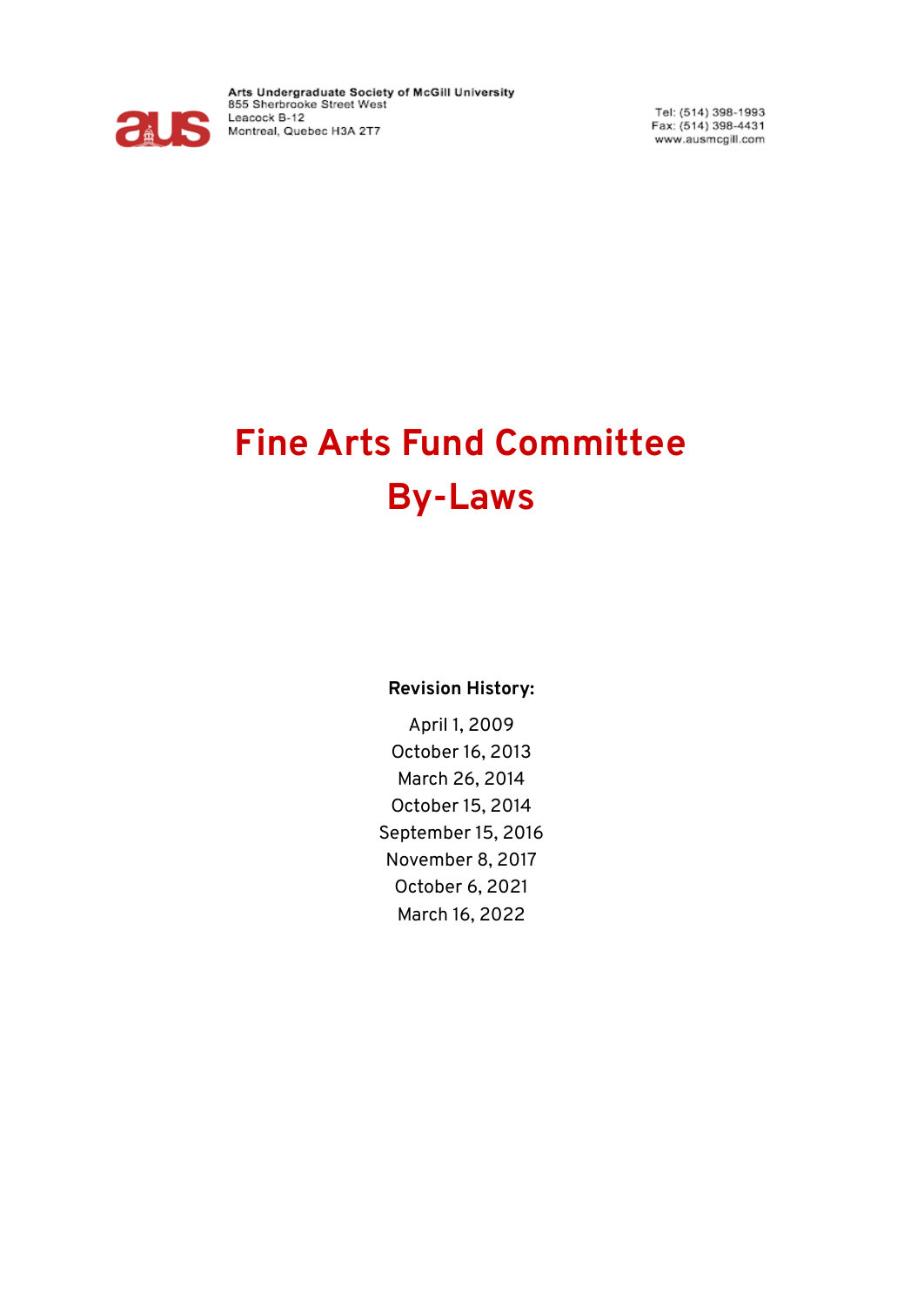

#### **BACKGROUND**

These bylaws serve as the terms of reference for the Fine Arts Funding Committee and govern the distribution of the Fine Arts fund. In addition, these terms establish the Fine Arts Commission, an initiative led by the Fine Arts Commissioner to plan fine arts events for the AUS community. The Fine Arts Funding Committee was called the Fine Arts Council until March 2022, when it was renamed for the sake of clarity.

#### **Article 1 – Establishment**

1.1 The Fine Arts Funding Committee, hereinafter the FAFCO, is an internal entity of the AUS and shall be governed by these bylaws.

#### **Article 2 – Mission**

2.1 The mission of the FAFCO is to create a community of fine arts at McGill where none existed before.

2.2 It shall work to harness the collective energies of Fine Arts programs at McGill to share resources and support.

2.3 It shall work to create more opportunities for McGill students to express themselves through the Fine Arts.

2.4 It shall support new endeavours and help to expand existing ones.

#### **Article 3 – Finances**

3.1 The annual funding allocated to the FAFCO is determined in the AUIF bylaws as a percentage of the AUIF.

3.2 Additional funding can be sought out from external sources or from the AUS.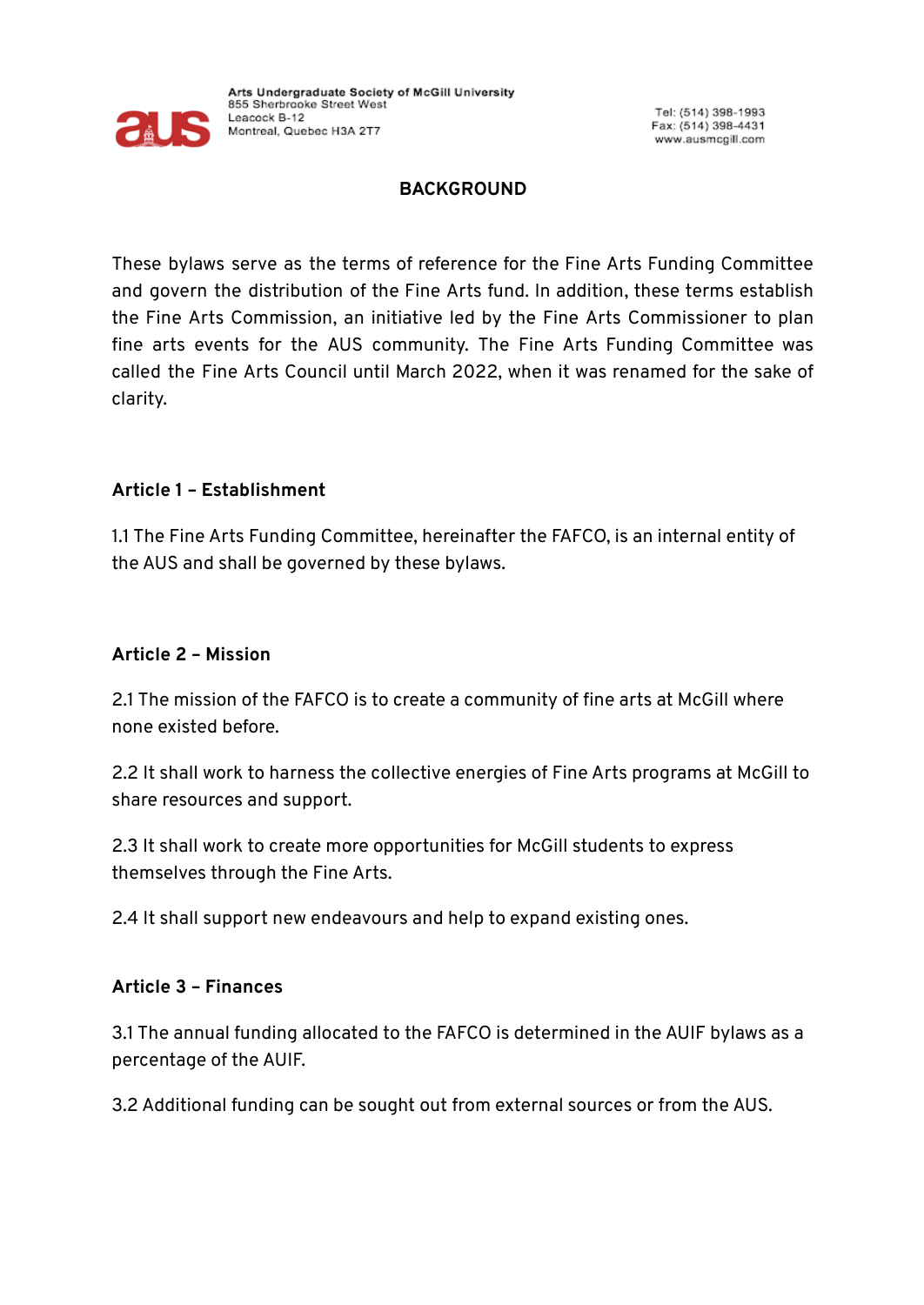

3.3 Affiliates must submit their budgets to the FAFCO once per semester for approval, no later than November 10 for the Fall Semester and no later than February 15 for the Winter Semester.

3.4 The FAFCO will submit their total projected budget to the AUS by October 15th (for the fall semester) and by February 15th (for the Winter semester).

3.5 The finances shall be maintained as consistent with other internal entities of the AUS.

3.6 At least 10% of the FAFCO budget shall be reserved for funding the Fine Arts Commission.

## **Article 4 – Powers and Duties of the Fine Arts Fund Committee**

4.1 The FAFCO shall recognize the supremacy of the AUS Constitution and be bound by it.

4.2 The FAFCO shall work to realize their mission as stated in these bylaws

4.3 The FAFCO may review applications for funding projects that are aligned with the FAC's mission.

4.4 The FAFCO shall promote its Fine Arts funding opportunities.

4.5 The FAFCO shall work to support its affiliate(s) as defined in Article 9 and project(s) that it funds.

#### **Article 5 – Fine Arts Fund Committee Membership**

5.1 The Committee shall consist of six (6) members:

5.1.1 The Fine Arts Commissioner

5.1.2 The Vice-President Finance of the AUS;

5.1.3 The Vice-President Communications of the AUS;

5.1.4 Three general members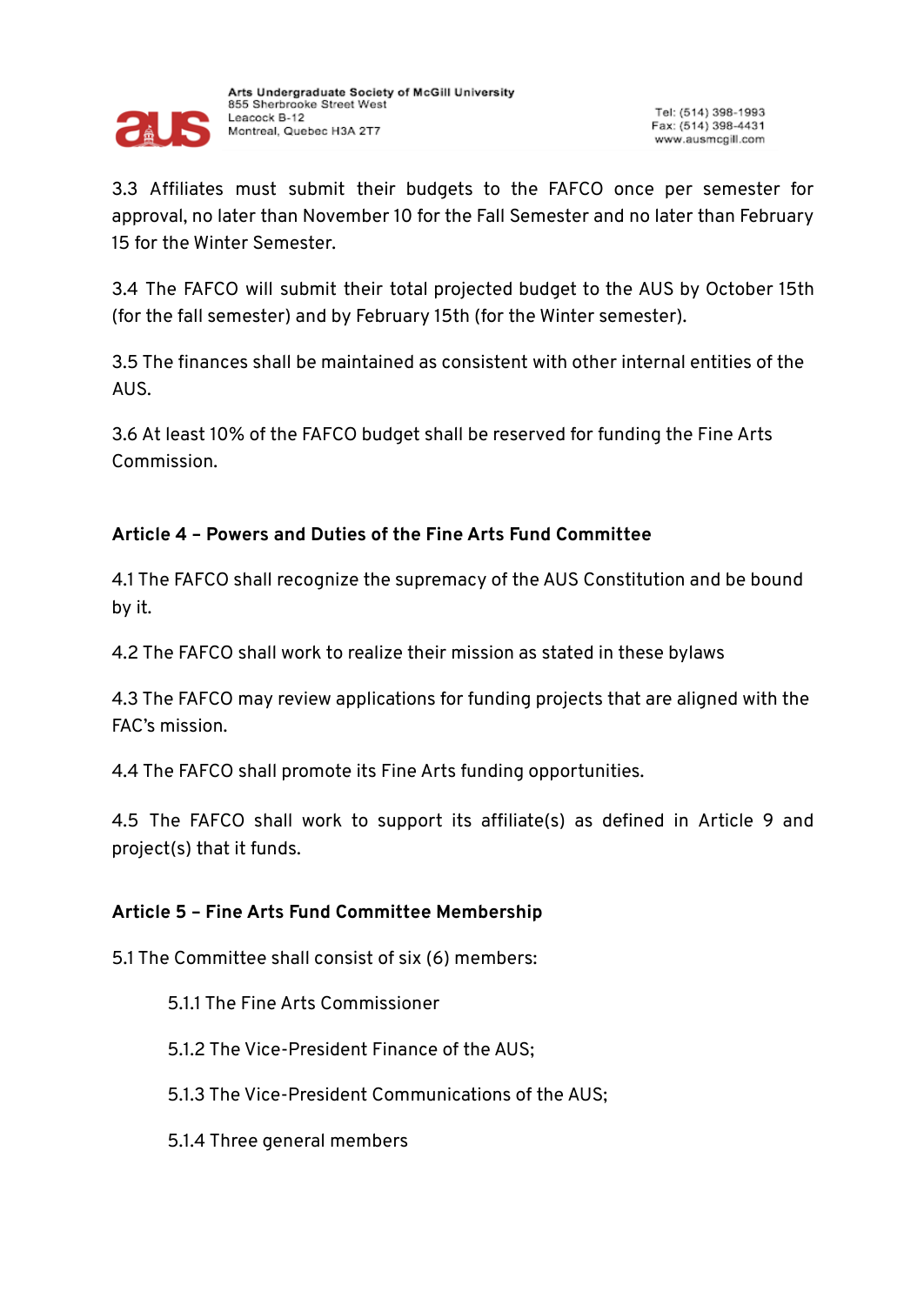

5.1.5 The FAFCO General Members outlined in Article 5.1.4 will be selected by the AUS VP Communications, with advice of the Fine Arts Commissioner.

- 5.2 The Fine Arts Commissioner shall have the following responsibilities:
	- 5.2.1 Appoint individuals to the Fine Arts Funding Committee;
	- 5.2.2 Run the Fine Arts Commission;
	- 5.2.3 Liaise with applicants for funding.
	- 5.2.4 Liaise with McGill and other AUS entities;
	- 5.2.5 Prepare regular reports for ratification for AUS Council;
	- 5.2.6 Liaise with Fine Arts Groups;
	- 5.2.6 Be responsible for the public image of the Fine Arts Funding Committee.

#### **Article 6- The AUS Fine Arts Commission**

- 6.1 The Fine Arts Commission shall have six members:
	- 6.1.1 The Fine Arts Commissioner 6.1.2 VP Creative (2) 6.1.3 VP External 6.1.4 VP Events 6.1.5 VP Logistics

6.2 Members shall be appointed at the start of the academic year through an application process overseen by the Fine Arts Commissioner.

6.3 The primary goal of the Fine Arts Commission is to organize and execute events.

6.4 The Fine Arts Commission shall meet at the discretion of the Fine Arts Commissioner.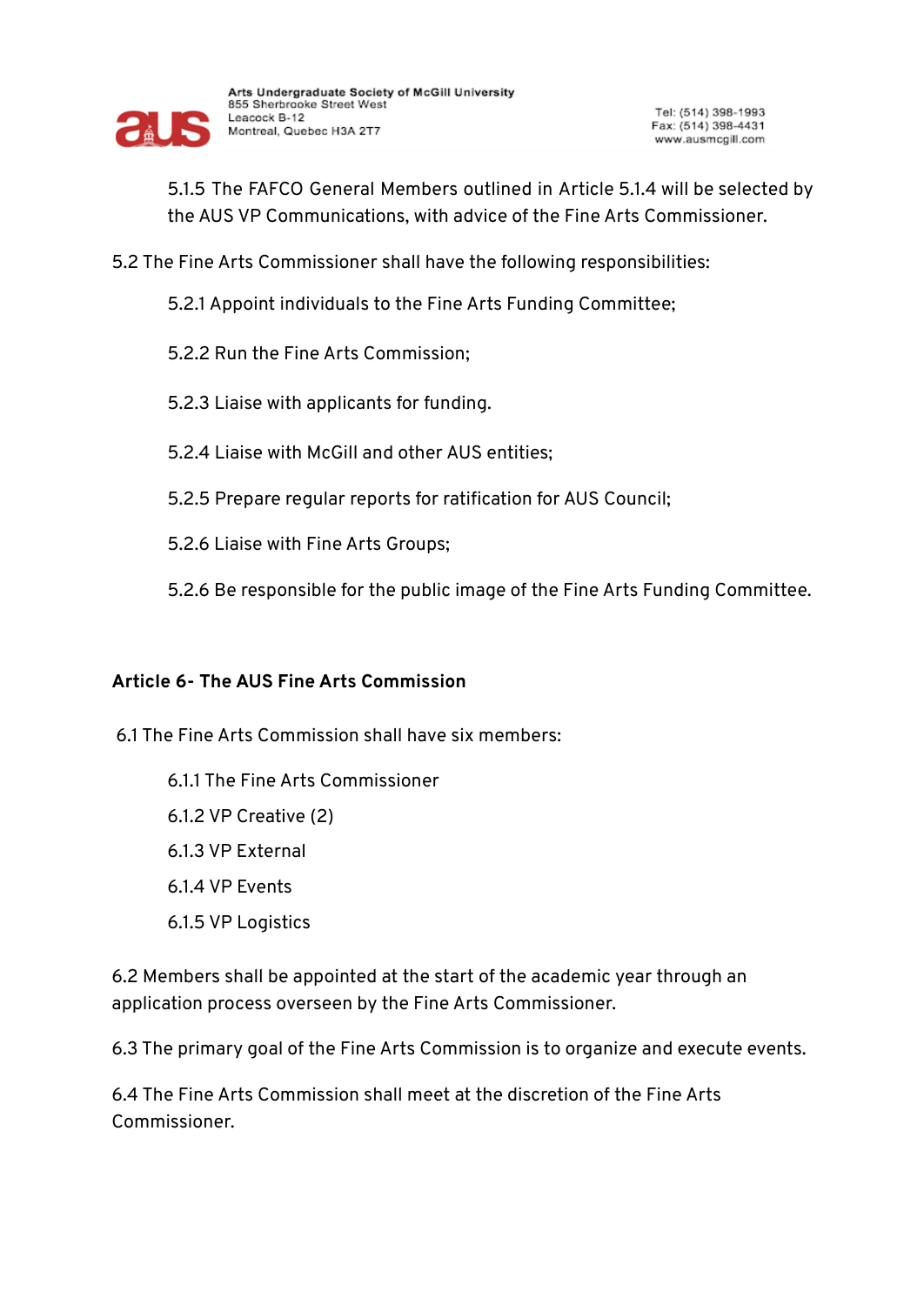

# **Article 7 – Meetings of FAFCO**

7.1 Quorum shall be four of six members of the FAFCO.

7.2 Meetings shall be chaired by the AUS VP Communications.

7.3 Meetings shall be held at the discretion of the AUS VP Communications.

7.4 The FAFCO may invite funding applicants to prepare a presentation for the FAFCO.

## **Article 8 – Applicants for Funding and affiliate budgets**

8.1 Applications for funding and affiliate budgets must be passed by a majority vote of FAFCO.

8.1.1 Members who are involved in the project or budget must declare conflict of interest and refrain from voting.

8.2 To be considered, an applicant must fill out the application for funding in full.

8.3 The FAFCO may award funding in full, in part or deny funding entirely.

8.4 The FAFCO is encouraged to give feedback and support on applications.

8.5 All decisions of the FAFCO shall be brought to the AUS Legislative Council for ratification.

8.5.1 No funding regarding an application shall be distributed until such time that the AUS Legislative Council ratifies the allocation, if it should choose to do so.

8.6 The FAFCO shall allocate funding to the projects it deems worthy in considering the reach of project, qualification of applicant, viability of project, contribution to the annual Nuit Blanche event, and any other criteria the FAFCO deems relevant.

8.7 The FAFCO shall give priority for funding to applicants internal to, or affiliated with the AUS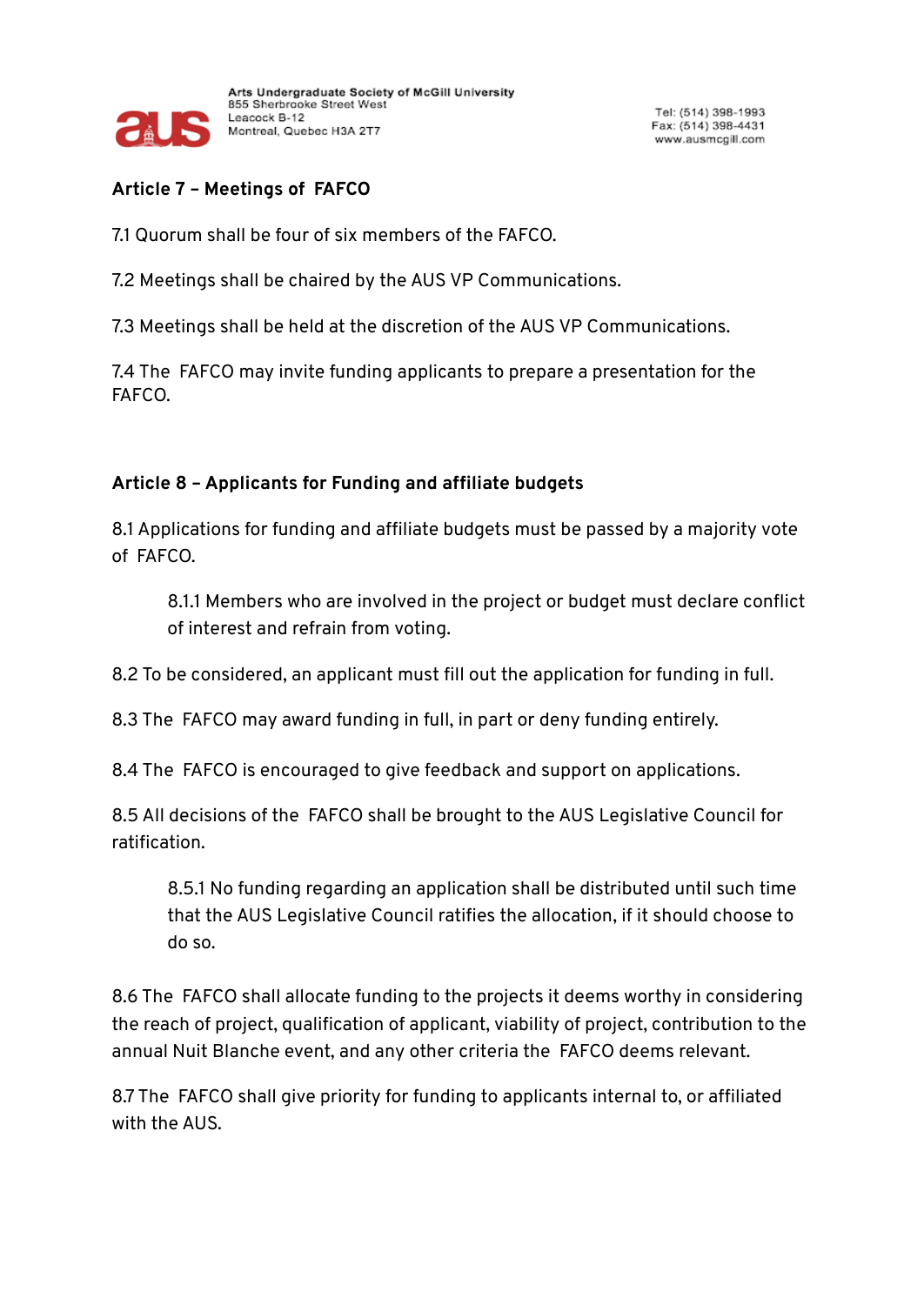

8.7.1 Second priority shall be given to applicants primarily serving Arts students.

8.7.2 All other applications shall be considered only after prioritized applicants.

8.7.3 Allocations to any applicant without a primary focus on Arts students shall not exceed ten percent of the Fine Arts Council's funding budget.

8.8 The affiliates' allocations shall be as follows:

8.8.1 STEPS will be funded \$550 per issue for 2 magazines of the FAC's budget each year.

8.8.2 AUTS will receive \$500 of the FAFCO budget each year.

8.8.3 The Fridge Door Gallery will receive \$750 of the FAFCO budget each year.

8.8.4. The VEG will receive \$550 per issue for 2 magazines of the FAFCO budget each year.

8.8.5 Leacock's will receive \$750 of the FAFCO budget each year.

8.9 This funding will be guaranteed provided that it does not create a surplus in the Affiliate Member's budget.

#### **Article 9 – Selection of Commissioner**

9.1 The Fine Arts Commissioner for the following year shall be selected by the incoming and outgoing VP Communications and the incumbent Fine Arts Commissioner.

9.2 Any member of the AUS is eligible to apply.